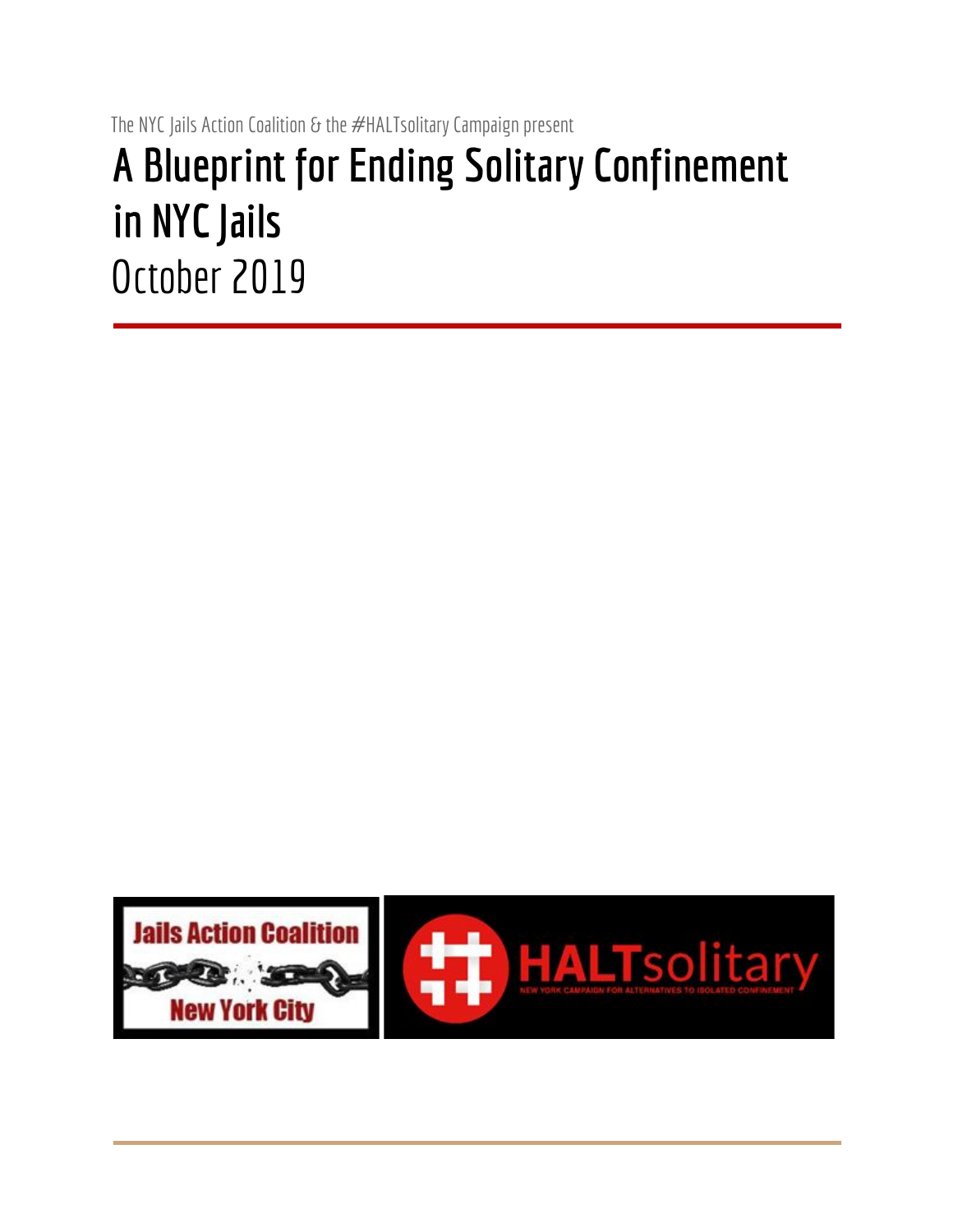# **Introduction**

This document contains a blueprint for how New York City can and must end solitary confinement in all its forms throughout its jails. This blueprint reflects the experiences and expertise of people who have endured solitary, family members of people incarcerated, mental health, legal, and human rights experts, and other members of the Jails Action Coalition and the #HALTsolitary campaign. It is written in the context of growing calls to fully ban solitary confinement (including from the Progressive Caucus and Women's Caucus of the New York City Council, as well as leading U.S. Presidential candidates). As such, the overall purpose of this blueprint is to provide key mechanisms for how New York City—the Mayor, City Council, Board of Correction, Department of Corrections—can effectuate the complete elimination of solitary confinement in the city jails, and instead promote alternatives that take an opposite approach to the isolation and deprivation of solitary and are actually effective for promoting safety and reducing violence, both inside jails and when people return to the outside community.

Particularly in the immediate wake o[f](https://thecity.nyc/2019/07/layleen-polanco-died-of-seizure-in-solitary-autopsy-reveals.html) Layleen Polanco's tragic and [preventable](https://thecity.nyc/2019/07/layleen-polanco-died-of-seizure-in-solitary-autopsy-reveals.html) death, and in recognition of the count[l](https://www.newyorker.com/news/news-desk/kalief-browder-1993-2015)ess other people who have lost [their](https://www.newyorker.com/news/news-desk/kalief-browder-1993-2015) lives or suffered devastating psychological and physical harm, NYC must take immediate action to finally and fully end solitary confinement. This blueprint shows the way to reach that goal, drawing on proven, evidence-based approaches that are more humane, effective, and safe. Specifically, NYC must:

- **1. Ensure that the Board of Correction minimum standards for out-of-cell time apply to all people in city jails (other than in specified emergencies), by removing exceptions to those standards for punitive segregation and Enhanced Supervision Housing (ESH) units;**
- **2. Create minimum standards for emergency individual lock-ins and emergency lockdowns;**
- **3. End punitive segregation and make ESH and any other alternative units actually about safety, rehabilitation, and prevention of violence;**
- **4. Adopt specific mechanisms and time limits for getting out of ESH and any other alternatives units; and**
- **5. Dramatically limit use of restraints with a strong presumption against their use.**

While the details of the Blueprint are written specifically for New York City, its overall framework and concepts can apply anywhere. No person should be in solitary in pretrial detention, in jails anywhere, or for that matter in prisons anywhere in New York or across the country. We hope that survivors of solitary, impacted family members, and advocates across the country can use the blueprint to end this torture everywhere.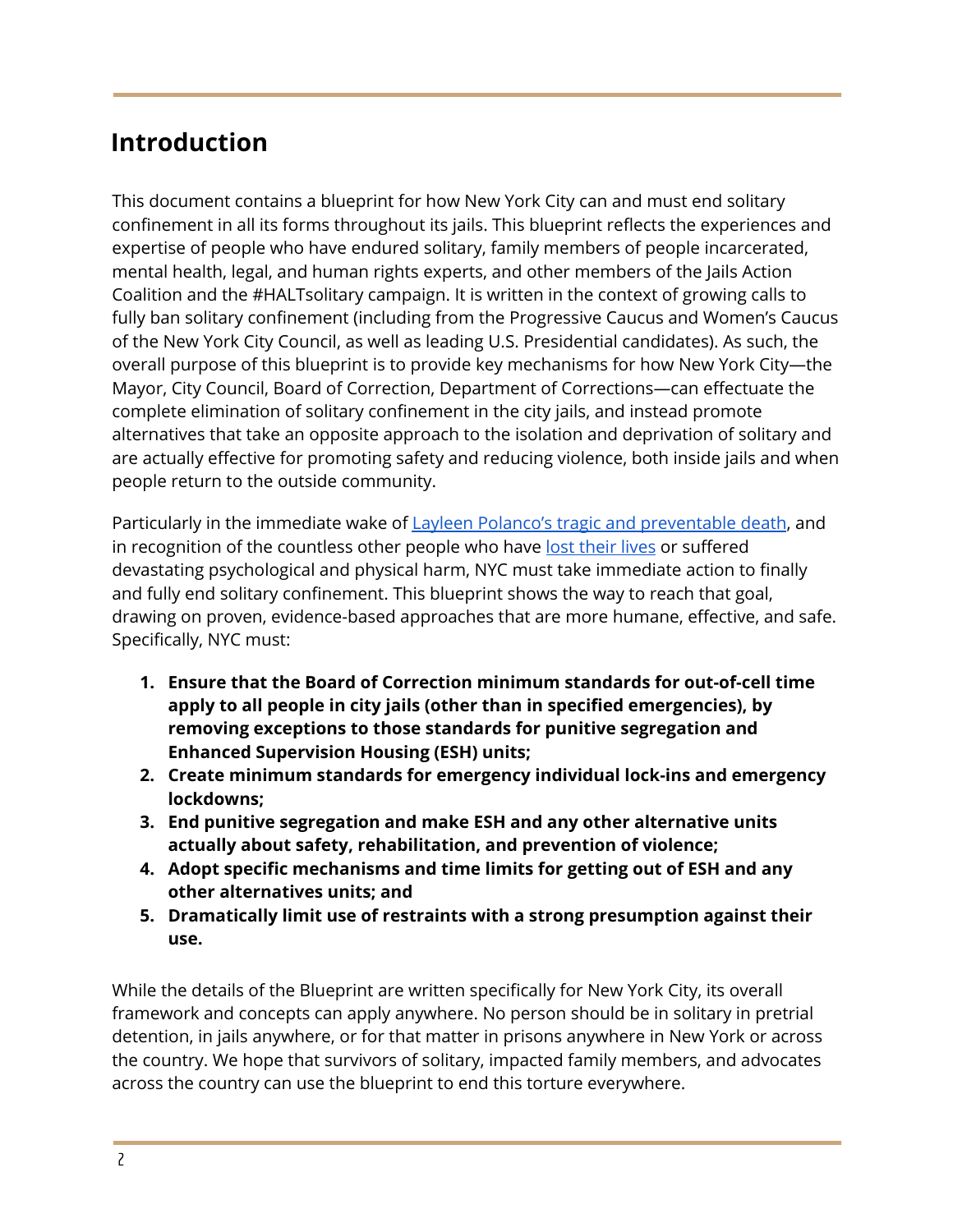### **The Urgent Need to End Solitary**

Solitary confinement is torture. It has long been demonstrated to cause devastating physical, psychological, and emotional harm. The sensory deprivation, lack of normal human interaction, and extreme idleness can lead to intense suffering and severe damage. A [study](https://solitarywatch.org/wp-content/uploads/2013/11/Gilligan-Report.-Final.pdf) of NYC jails found people in solitary were nearly seven times more likely to harm themselves and more than six times more likely to commit potentially fatal self-harm. [A](https://jamanetwork.com/journals/jamanetworkopen/fullarticle/2752350) new 2019 [study](https://jamanetwork.com/journals/jamanetworkopen/fullarticle/2752350) of hundreds of thousands of people released from prison over a 15 year period found that people who had spent time in solitary were significantly more likely to both die (including by suicide, homicide, and overdose) and be reincarcerated after release, with the risks increasing as the time in solitary increased. We know that some people spending even a short number of days in solitary can lead to tragic consequences and even death. As one of countless horrific examples, [Bradley](https://medium.com/@djj2125/new-york-city-pays-record-5-75-million-to-family-of-rikers-inmate-bradley-ballard-d41b7a678a57) Ballard spent only six days in solitary, endured unconscionable torture and neglect while there, and died as a result. As early as 2011, the United Nations Special [Rapporteur](http://solitaryconfinement.org/uploads/SpecRapTortureAug2011.pdf) on Torture called for the complete abolition of solitary as a means of punishment or discipline and the complete abolition of solitary for, among others, all people in pretrial detention (as the vast majority of people in New York City's jails are held), because it amounts to torture.

Solitary is disproportionately inflicted on Black and Latinx people, as well as on young people and people with mental health needs. Research by the New York City Department of Health and Mental Hygiene further found that Black and Latinx people incarcerated on Rikers Island or in the City's borough-based jails wer[e](https://ajph.aphapublications.org/doi/full/10.2105/AJPH.2015.302699) less likely than their [white](https://ajph.aphapublications.org/doi/full/10.2105/AJPH.2015.302699) [counterparts](https://ajph.aphapublications.org/doi/full/10.2105/AJPH.2015.302699) to receive appropriate mental health diagnoses and more likely to experience solitary [confinement.](https://ajph.aphapublications.org/doi/full/10.2105/AJPH.2015.302699)

Solitary is also disproportionately inflicted on queer, transgender and gender non-conforming people. A [national](https://www.blackandpink.org/coming-out-of-concrete-closets) survey of incarcerated LGBTQIA2S+ people conducted by Black & Pink found 85% of respondents had been in solitary confinement. Black, Latinx, and Native American/American Indian people were twice as likely as white people to be in solitary at the time of the survey.

Solitary is counterproductive to the purported safety justifications sometimes given for its use, as it can cause violence and make prisons, jails, and outside communities [l](https://www.prisonlegalnews.org/news/2018/jan/8/solitary-streets-studies-find-such-releases-result-higher-recidivism-rates-violent-behavior/)ess [safe.](https://www.prisonlegalnews.org/news/2018/jan/8/solitary-streets-studies-find-such-releases-result-higher-recidivism-rates-violent-behavior/) Moreover, replacing solitar[y](https://academic.oup.com/jpubhealth/article/27/2/143/1595764/) with more effective alternatives will ultimately save [money,](https://academic.oup.com/jpubhealth/article/27/2/143/1595764/) while more importantly saving human lives and human potential.

After struggling to treat patients who are suffering the torture of solitary confinement, Dr. Homer Venters, the former head of Correctional Health Services for NYC jails, has said solitary units [should](https://www.npr.org/sections/health-shots/2019/03/18/704424675/former-physician-at-rikers-island-exposes-health-risks-of-incarceration) never have been built. This blueprint presents New York City with a way to *unbuild* these torture chambers.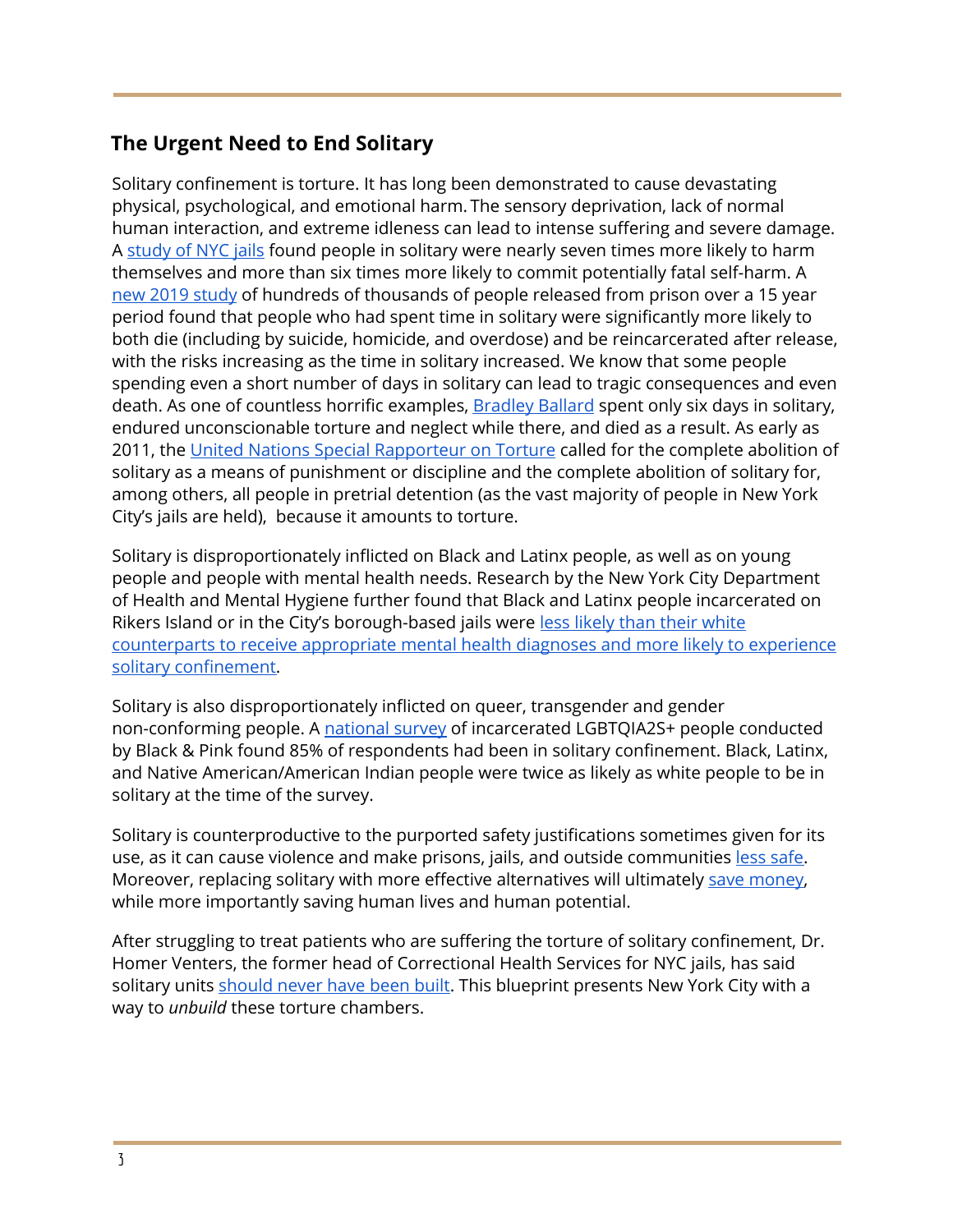## **The Blueprint for Ending Solitary in NYC Jails**

**1. Ensure that the Board of Correction minimum standards for out-of-cell time apply to all people in city jails (other than in emergencies), by removing exceptions to those standards for punitive segregation and ESH units**

Other than in emergency situations (discussed below), the Board of Corrections minimum standards for out-of-cell time should apply to all people in the city jails. Section 1-05 of the Board's current standards require that no person should be involuntarily locked in other than for eight hours at night and two hours during the day. The current standards allow exceptions to those requirements for people in punitive segregation and in Enhanced Supervision Housing (ESH) units. Those exceptions should be removed and the basic minimum standards generally should apply to everyone in city jails, so that all people in the jails have a mandatory allowance of 14 hours out of cell per day. (The medical exception for contagious disease units can remain.)

The reasons for eliminating these exceptions is both that solitary confinement is torture that causes devastating harm, and that limiting out-of-cell time does not in any way contribute to greater safety or reductions in violence. As discussed in more detail below, units that allow for separation from the general jail population without any restrictions on out-of-cell time have proven more effective at reducing violence and promoting safety. The Clinical Alternatives to Punitive [Segregation](https://www.ncbi.nlm.nih.gov/pmc/articles/PMC4772202/) (CAPS) unit on Rikers Island and the former Merle Cooper program in New York State prisons are two positive and successful examples of units designed to separate people from the general population but not restrict the amount of out-of-cell time provided, yielding better outcomes.

#### **2. Create minimum standards for emergency individual lock-ins and emergency lockdowns**

In order to address emergency situations that may arise, there should be the allowance, if necessary, for a) emergency short-term mandatory lock-in for individuals, as well as b) emergency short-term lockdowns of targeted portions of the jails, with specific and limited ways in which each can be implemented as follows.

#### *a. Emergency individual lock-in*

Drawing from the rules for room confinement in NYC secure [detention](https://www1.nyc.gov/assets/acs/policies/init/2016/B.pdf) youth facilities and fro[m](http://www.stopsolitaryforkids.org/wp-content/uploads/2019/06/Not-In-Isolation-Final.pdf) other [model](http://www.stopsolitaryforkids.org/wp-content/uploads/2019/06/Not-In-Isolation-Final.pdf) youth secure detention policies, such as those adopted in [Colorado,](https://leg.colorado.gov/sites/default/files/2016a_1328_signed.pdf) there should only be allowance for individuals to be involuntarily locked in for immediate de-escalation purposes, in emergency situations when absolutely necessary, as a last resort, when other mechanisms have failed, but never as punishment, and for the shortest duration possible, measured in hours (rather than days, weeks, months, or years). The purposes of these lock-ins are not punishment or isolation but instead to immediately and temporarily separate people to prevent immediate physical harm, provide brief time and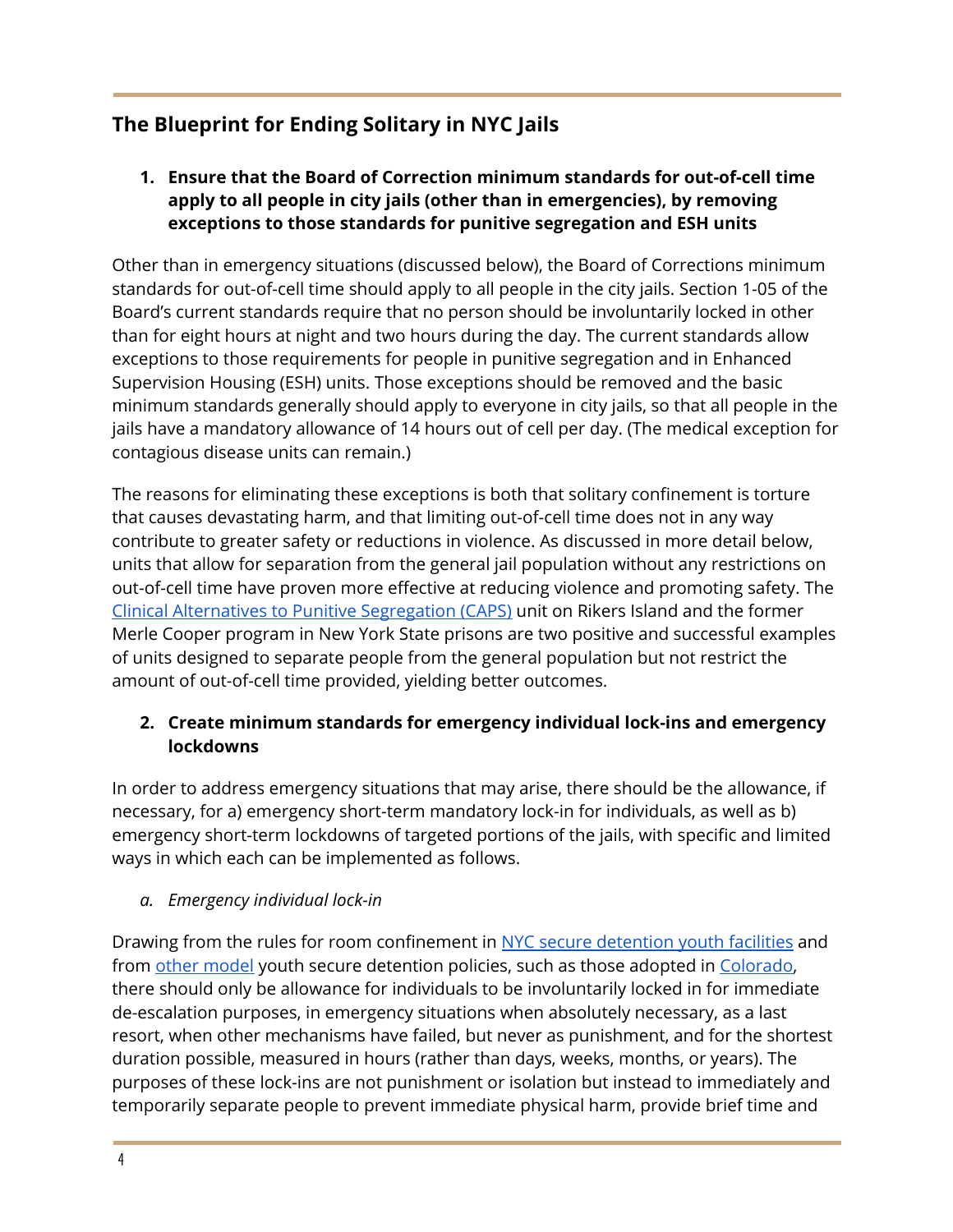space for de-escalation and cooling down, and quickly restore people back to the general jail population or if necessary to move them to another housing area to avoid further harm or conflict or to ESH to address underlying issues that are resulting in negative conduct.

- The presumption should be that such lock-ins should end within two hours, with the possibility that they could be extended for a second two hours if absolutely necessary.
- If the lock-in time is approaching four hours, the chief of department should be required to be involved to work toward ending the emergency lock-in.
- Because of the particularly devastating harm and risk of isolation to young people and elderly people, there should be a maximum for any lock-in of six hours for these groups.
- For all other people, because isolation can cause devastating harm to all people, there should be a maximum lock-in time of eight hours.
- In addition, to ensure that people are not repeatedly locked-in day after day (and thereby creating another form of extended solitary confinement), there should be a total time limit of eight hours in any two-day period and a total limit of 20 hours in any seven-day period.
- In extreme circumstances where the department believes it absolutely necessary to exceed the multiple-day time periods, the department must obtain a court order permitting a lock-in that exceeds the limit. For each day that the department seeks to extend the lock-in, it must obtain a new court order.
- In order to de-escalate the situation as soon as possible and to avoid people decompensating further or even harming themselves while isolated for even relatively shorter periods of time, staff should check on and check in with any person who is locked in at least every 15 minutes and mental health staff in particular should check on a person within an hour, and at least once every additional hour a person is in lock-in.

#### *b. Emergency Lock Down*

In situations where it is absolutely necessary to either investigate or de-escalate an emergency situation, the city jails should only be able to utilize lockdown procedures in as narrowly tailored ways and areas as possible. These lockdowns should never be used as punishment and should be used as a last resort, in response to clear violence or imminent threats of violence, when more limited interventions would not address the need (including individual lock-in above), and should be limited to as few people and as few jail areas as necessary and limited to the minimum time necessary. Currently, the department utilizes lockdowns far too [frequently](https://www1.nyc.gov/assets/boc/downloads/pdf/Reports/BOC-Reports/Lockdown%20Report%202019_5.13.19_FINAL.pdf): thousands of lockdowns per year, averaging over five lockdowns *per day*, with an average length of time of 11 hours but sometimes encompassing multiple days. The emergency lockdown procedures should allow lockdowns to be used only when absolutely necessary and should be also regulating lockdowns to ensure they are not used for punishment, administrative ease, or other reasons that are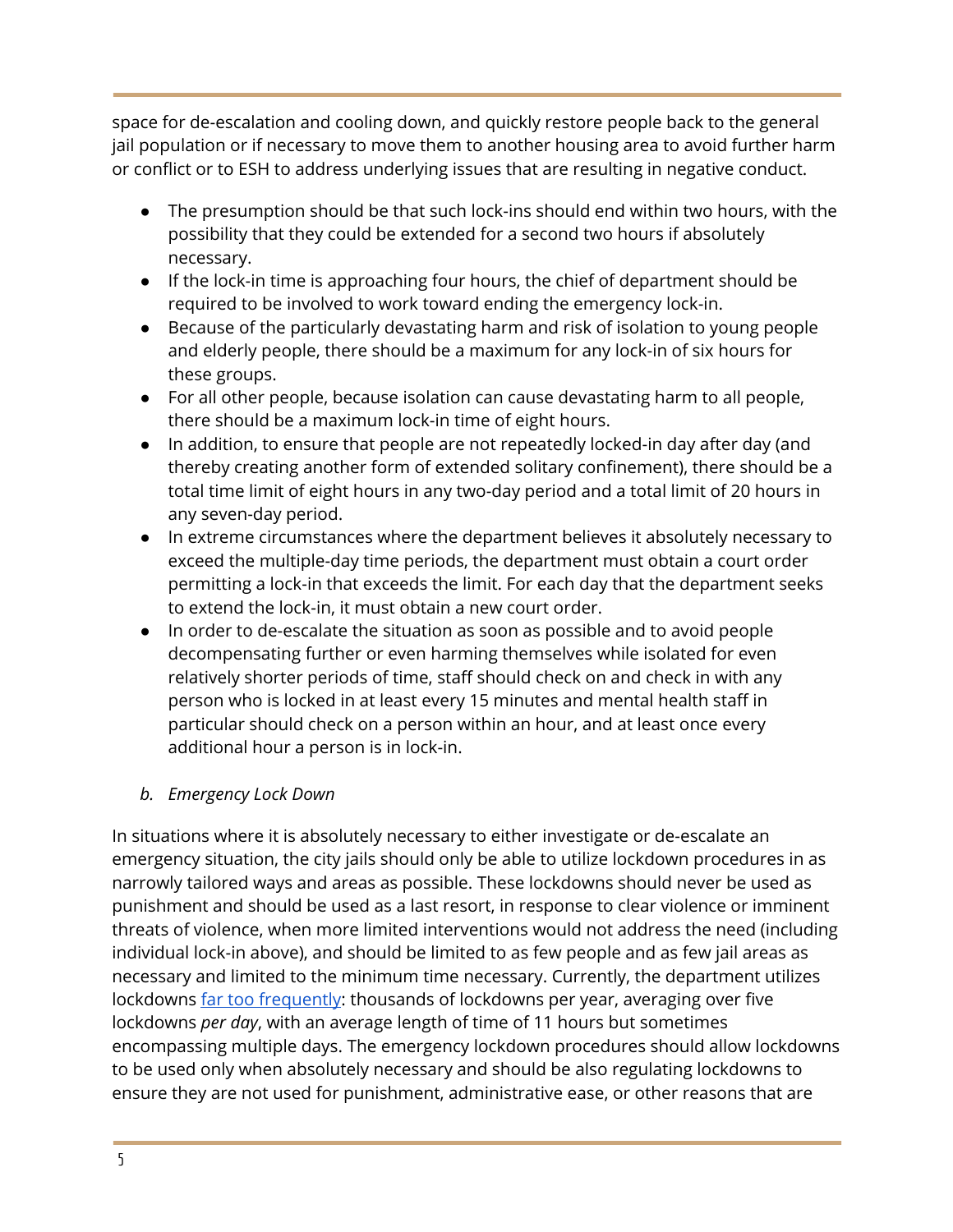not intended to prevent imminent and serious harm. Lockdowns should also not be allowed to be a substitute for lock-ins (thereby holding more people in isolated conditions than necessary), a way to get around the time limits for lock-ins, another form of punitive segregation or solitary confinement, nor as any other way around the Board's other minimum standards. As such, the time limits on lockdowns, in particular, and other conditions, should mirror the limits on lock-ins.

- As with individual lock-ins, the presumption should be that any lockdown end within two hours, with the possibility that it could be extended for a second two hours if absolutely necessary. If the lockdown time is approaching four hours, the chief of department should be alerted to work toward ending the emergency lockdown. There should be a maximum time of six hours of lockdown in a single day, 8 hours total over two days, and 20 hours total over 7 days, unless a court order is obtained in any instance in which the department determines it is absolutely necessary to exceed these limits.
- Lockdowns should only be allowed—again if they are necessary for investigation or de-escalation and individual lock-in of the people involved would not achieve those purposes—in extremely serious situations, particularly instances where people caused or attempted to cause serious physical injury or death or an imminent substantiated threat of such violence or death, compelled or attempted to compel sexual acts by force or threats of force, led/organized/incited/attempted to cause a riot or violent insurrection, procured deadly weapons or other comparably dangerous contraband that poses a threat, escaped or attempted an escape, or other conduct of the same magnitude of harm.
- The scope of the lockdown—including which people and which physical areas of the jail are affected—should be limited to what is absolutely necessary to effectuate the purpose of the lockdown. (*From [B](https://www1.nyc.gov/assets/boc/downloads/pdf/Reports/BOC-Reports/Lockdown%20Report%202019_5.13.19_FINAL.pdf)OC Lockdown report [recommendations\)](https://www1.nyc.gov/assets/boc/downloads/pdf/Reports/BOC-Reports/Lockdown%20Report%202019_5.13.19_FINAL.pdf)*
- The department must ensure timely medical and mental health care—particularly for emergency or time-urgent medical and mental health care—during any lockdowns, and must provide for other delayed or missed services as quickly as possible following a lockdown. (*Fro[m](https://www1.nyc.gov/assets/boc/downloads/pdf/Reports/BOC-Reports/Lockdown%20Report%202019_5.13.19_FINAL.pdf) BOC Lockdown report [recommendations](https://www1.nyc.gov/assets/boc/downloads/pdf/Reports/BOC-Reports/Lockdown%20Report%202019_5.13.19_FINAL.pdf))*
- The department must publicly report all lockdowns, including providing immediate information about any restrictions on visits or phone calls so that family members know, as well as report the reasons for any lockdown, which areas are affected and why, what medical and mental health services are affected, what programs are affected, activities taken during the lockdown to resolve/address the reasons for the lockdown, and the number of staff diverted for the lockdown. (*From [B](https://www1.nyc.gov/assets/boc/downloads/pdf/Reports/BOC-Reports/Lockdown%20Report%202019_5.13.19_FINAL.pdf)OC [Lockdown](https://www1.nyc.gov/assets/boc/downloads/pdf/Reports/BOC-Reports/Lockdown%20Report%202019_5.13.19_FINAL.pdf) report [recommendations](https://www1.nyc.gov/assets/boc/downloads/pdf/Reports/BOC-Reports/Lockdown%20Report%202019_5.13.19_FINAL.pdf))*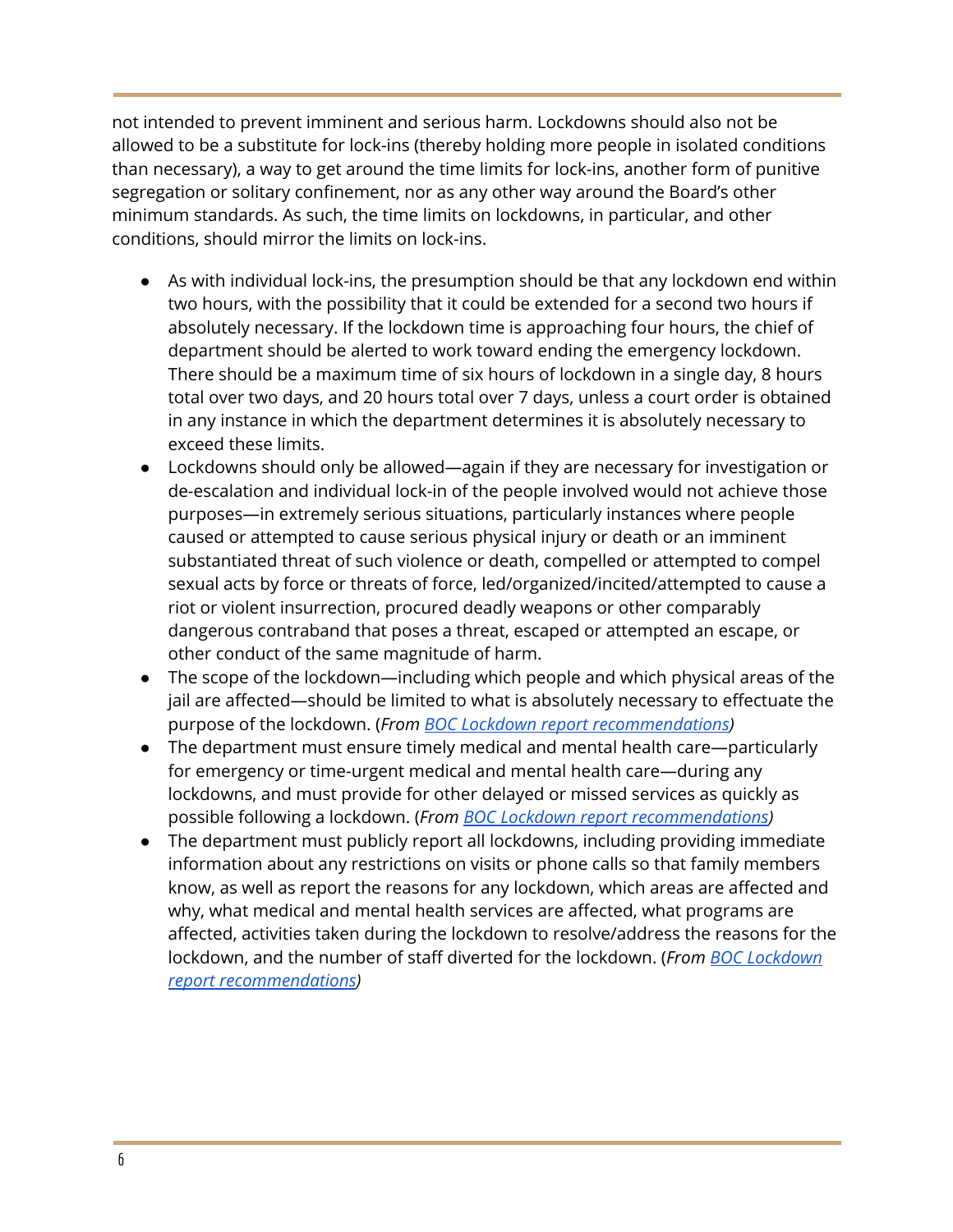#### **3. End punitive segregation and make ESH and any other alternative units actually about safety, rehabilitation, and prevention of violence**

New York City should (a) end punitive segregation entirely and (b) ensure that Enhanced Supervision Housing (ESH) and (c) any other alternative units in the jails are actually about safety, rehabilitation, and prevention of violence. Punitive segregation causes devastating harm and actually increases violence rather than reducing violence or promoting safety. As renowned mental health jail admini[s](https://books.google.com/books?id=7_06CwAAQBAJ&pg=PT9&lpg=PT9&dq=%22far+from+preventing+violence,+punishment+is+the+most+powerful+stimulus+to+violent+behavior+that+we+have+yet+discovered%E2%80%9D&source=bl&ots=O_ssZfRWpl&sig=ACfU3U1kaj_x1g5B6EYxLWOf_8t4967u_g&hl=en&sa=X&ved=2ahUKEwizo7WtlP3jAhWGo1kKHW5kAwMQ6AEwAHoECAAQAQ#v=onepage&q=%22far%20from%20preventing%20violence%2C%20punishment%20is%20the%20most%20powerful%20stimulus%20to%20violent%20behavior%20that%20we%20have%20yet%20discovered%E2%80%9D&f=false)trator and expert Dr. James Gilligan has [written](https://books.google.com/books?id=7_06CwAAQBAJ&pg=PT9&lpg=PT9&dq=%22far+from+preventing+violence,+punishment+is+the+most+powerful+stimulus+to+violent+behavior+that+we+have+yet+discovered%E2%80%9D&source=bl&ots=O_ssZfRWpl&sig=ACfU3U1kaj_x1g5B6EYxLWOf_8t4967u_g&hl=en&sa=X&ved=2ahUKEwizo7WtlP3jAhWGo1kKHW5kAwMQ6AEwAHoECAAQAQ#v=onepage&q=%22far%20from%20preventing%20violence%2C%20punishment%20is%20the%20most%20powerful%20stimulus%20to%20violent%20behavior%20that%20we%20have%20yet%20discovered%E2%80%9D&f=false), "far from preventing violence, *punishment is the most powerful stimulus to violent behavior that we have yet discovered*" (emphasis in original). If people are engaging in conduct that poses a real and serious threat to others, then they can be separated from the general jail population. But if the City is truly serious about safety and violence reduction/prevention, then that separation should be the opposite of isolation and punishment. It should involve opportunities for more intensive human engagement and programs to address the reasons for the separation and prevent future violence or harm.

The City and the Board have many powerful examples to draw from in creating effective programs that are the opposite of isolation and actually are effective at promoting safety and reducing harm. One of the strongest examples and what the proposed policies herein att[e](https://academic.oup.com/jpubhealth/article/27/2/149/1595844)mpt to use as a key model is the Resolve to Stop the [Violence](https://academic.oup.com/jpubhealth/article/27/2/149/1595844) Project (RSVP) in San Francisc[o](https://www.ncbi.nlm.nih.gov/m/pubmed/15820997/) *[jails](https://www.ncbi.nlm.nih.gov/m/pubmed/15820997/)*. This well-studied and documented project immerses residents in an intensive program including most of the day out-of-cell, group discussions, classes, counseling, and meetings with victims of violence. During the time period reported on, RSVP resulted in a 25-fold reduction in violent incidents, five-fold reduction in rearrests for violent crimes, six-fold reduction in jail time, and cost savings. As a replacement for solitary confinement, if it is serious about increasing safety and reducing violence, New York City should implement a program akin to RSVP in the city jails.

There are also effective examples to draw from right in New York City and New York State itself. The Clinical Alternatives to Punitive [Segregation](https://www.ncbi.nlm.nih.gov/pmc/articles/PMC4772202/) (CAPS) unit in New York City is a much more program-intensive, treatment supported, and empowerment-based alternative to solitary confinement that does not restrict the amount of out-of-cell time provided, utilizes de-escalation of difficult situations, and has greatly reduced the amount of violence and self-harm.

The Merle Cooper program in New York State prisons—now closed purportedly due to resource constraints—also provided a successful program-intensive, empowerment-based unit that involved complete separation from the rest of the prison population but no isolation of individual people. For people deemed at high risk of recidivism, the Merle Cooper program provided group sessions, intensive programming, peer-led initiatives, increased autonomy and responsibility, most of the day out of cell, and the ability to earn unlocked cells. Even though Clinton Correctional Facility is considered one of the most violent prisons in NY, while it was open (1977 to 2013) Merle Cooper had high levels of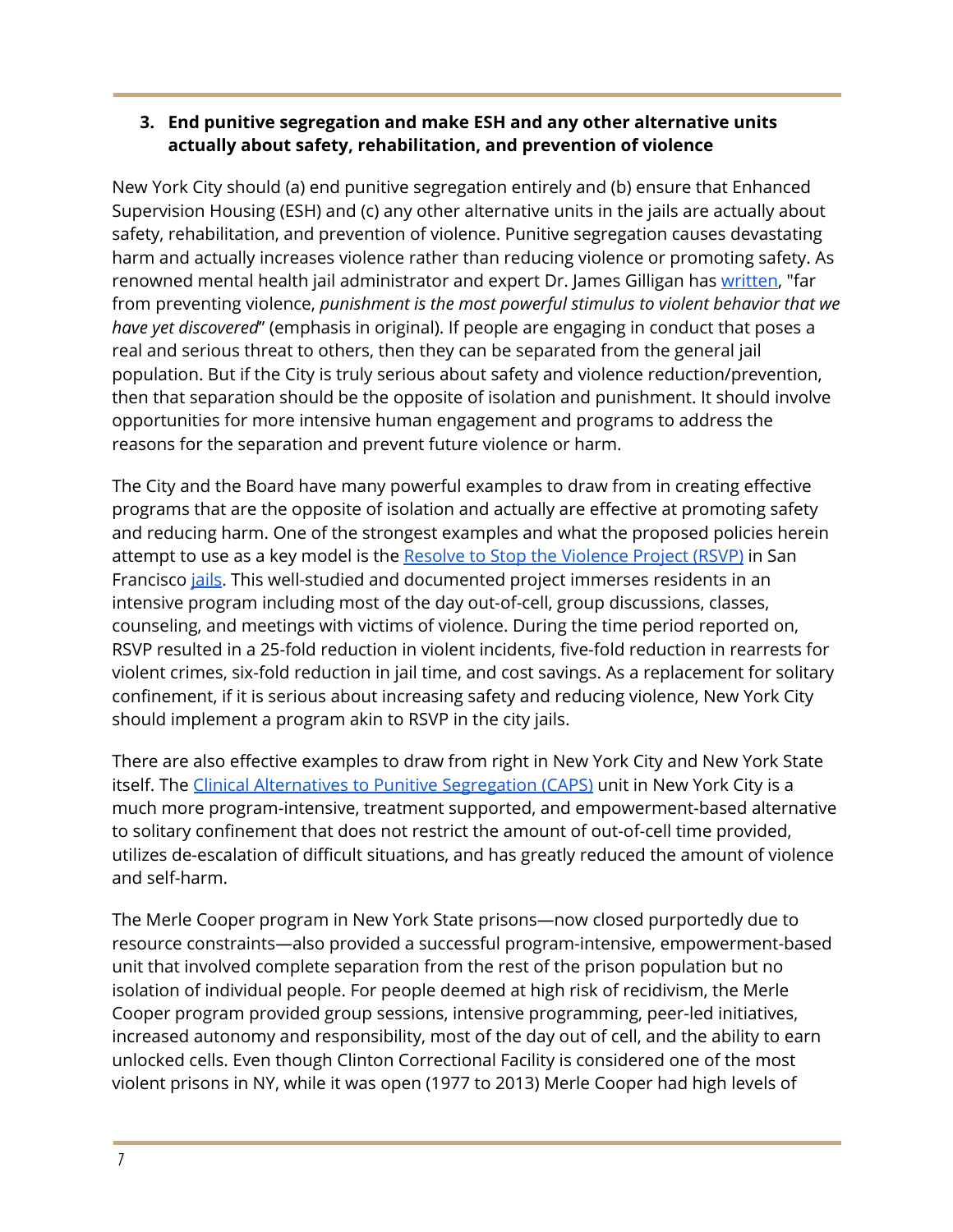reported safety, and near universal praise from correction officers, participants, and administrators.

Many **[European](http://www.nytimes.com/2015/03/29/magazine/the-radical-humaneness-of-norways-haldenprison.html?_r=0) countries rarely utilize solitary [confinement](http://www.vera.org/sites/default/files/resources/downloads/european-american-prison-report-v3.pdf)**, and if used only for very short periods, and instead have an intense focus on programming, connections to family and community, granting people autonomy and responsibility, creating conditions akin to life outside of incarceration, and preparation for returning home.

Again, if New York City actually wants to reduce violence and improve safety, it should stop using a method that is not only inhumane but counterproductive to those goals - solitary confinement - and instead utilize proven evidence-based mechanisms.

- ESH and any other units should have comparable congregate human interaction, comparable amenities (TVs, etc.), and comparable congregate programming as in the general jail population, in settings that are conducive to congregate interactions and congregate programming with at least several people.
- These units should also have additional/alternative quality programming aimed at addressing the reasons for separation, including therapeutic/anti-violence programming, and restorative justice and cure [violence](http://home2.nyc.gov/html/ceo/html/initiatives/ymi_violence.shtml) health programs (BOC recommended [here](https://www1.nyc.gov/assets/boc/downloads/pdf/Reports/BOC-Reports/FINAL-BOC-ESH_Assessment-Adults-2017.04.26.pdf) and [here\)](https://www1.nyc.gov/assets/boc/downloads/pdf/Reports/BOC-Reports/2017.07.24%20-%20FINAL%20YA%20ESH%20Report%207.24.2017.pdf). The RSVP program mentioned above should serve as a model.
- The department must also ensure opportunities for mental health and substance use treatment (BOC recommended [here](https://www1.nyc.gov/assets/boc/downloads/pdf/Reports/BOC-Reports/FINAL-BOC-ESH_Assessment-Adults-2017.04.26.pdf) and [here\)](https://www1.nyc.gov/assets/boc/downloads/pdf/Reports/BOC-Reports/2017.07.24%20-%20FINAL%20YA%20ESH%20Report%207.24.2017.pdf).
- In total, people in ESH or any other alternative units should have access to at least seven hours of out-of-cell congregate programming per day (with, as described above total out-of-cell time of 14 hours in line with the Board's minimum standards for all people in the jails).
- There should be additional meaningful, substantial, and repeated training for staff working in ESH and other alternative units on topics including conflict resolution, m[e](https://www1.nyc.gov/assets/boc/downloads/pdf/Reports/BOC-Reports/FINAL-BOC-ESH_Assessment-Adults-2017.04.26.pdf)diation, de-escalation, restorative justice, and use of force [\(BOC](https://www1.nyc.gov/assets/boc/downloads/pdf/Reports/BOC-Reports/FINAL-BOC-ESH_Assessment-Adults-2017.04.26.pdf) recs).
- De-escalation and meaningful use of positive incentives, rather than the use of disciplinary sanctions, must be the primary methods for addressing issues that arise in the general jail population and in alternative units.
- The current criteria for placement into ESH should be narrowed and the department should no longer be able to utilize past conduct to justify placement in ESH or another alternative unit (currently the department can justify placement based on conduct that occurred five years prior if it occurred while the person was incarcerated anywhere, or two years prior if it occurred outside of incarceration). People should only be separated if actually necessary to address *current* serious harm/threats of harm and only as a response to a current act (as opposed to something a person committed in a different jail or prison, on a different time incarcerated, or while still in the outside community).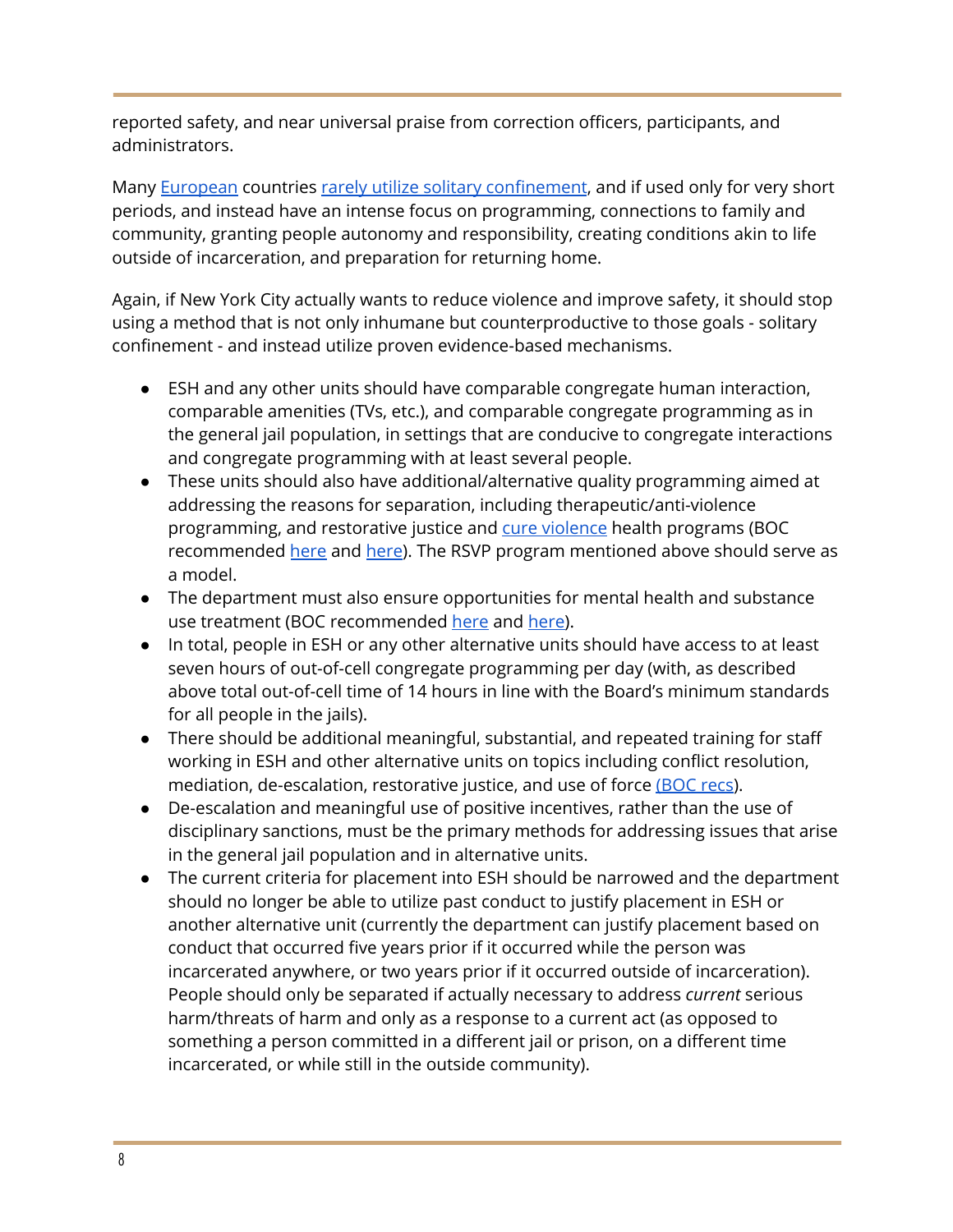- Before someone is placed in ESH or any other alternative units, the current procedural minimum standards should be improved, including that there should be a hearing with a *neutral decision-maker*, access to legal representation by a lawyer/paralegal/other incarcerated person, increased burden of proof on the department, and opportunities to appeal any placement decision to the Board with similar procedures as used for appeals to the Board in other contexts.
- The Board's minimum standards should specify that there should not be other restrictive housing units apart from ESH (which itself should not be restrictive) and that any units that are in any way more restrictive than the general jail population should comport at least to all of the standards for ESH (in terms of programming, criteria, procedures, etc.).

#### **4. Adopt specific mechanisms and time limits for getting out of ESH and any other alternative units**

To help ensure that ESH and any other alternative units are as effective as they can be, that people are not warehoused in these units, and that these units do not become punitive, there must be clear mechanisms and processes for people to be discharged from these units, including completing programming, release at periodic reviews, and mandatory time limits. The mechanisms outlined in th[e](https://nyassembly.gov/leg/?default_fld=&leg_video=&bn=A02500&term=0&Summary=Y&Text=Y) HALT Solitary [Confinement](https://nyassembly.gov/leg/?default_fld=&leg_video=&bn=A02500&term=0&Summary=Y&Text=Y) Act can serve as a basic framework to draw from and apply in the context of a jail setting, where people are held for shorter periods and primarily held pre-trial and presumed innocent (and others are there for low-level misdemeanor convictions).

- Upon entering ESH or any alternative unit, there should be an individual needs assessment and realistic and appropriate (in terms of a person's abilities and needs) program plan established, including a plan for discharge from the unit. If the person significantly completes the plan, they should be discharged.
- The periodic review process needs to be strengthened. Periodic reviews should take place at least every 15 days (rather than the current 45). A multidisciplinary team should be carrying out the reviews, including program staff and treatment staff, and should discharge a person if deemed appropriate for discharge. If not discharged, the person should be told what they need to do to be discharged and upon completion should be discharged.
- There should be a total maximum time limit of four months in ESH or alternative units.
- There should be a BOC appeals process available for decisions related to ESH or alternative unit placement and denial of discharge akin to other BOC appeals processes for other purposes.